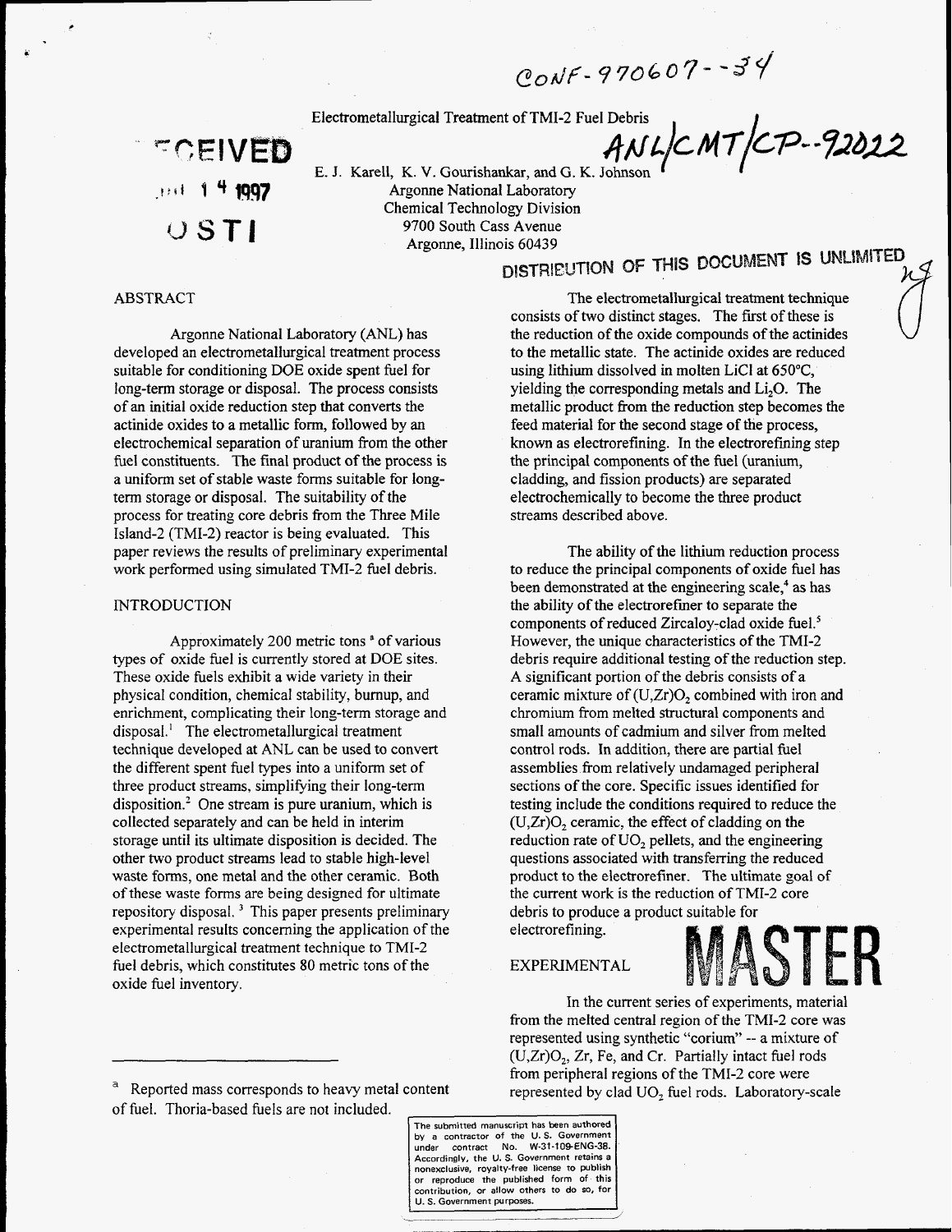experiments were performed using samples of synthetic corium, clad UO, fuel pellets, and pure ZrO, to obtain information on the extent and rate of the lithium reduction reaction. Information was obtained using X-ray diffraction (XRD) studies of the reduced corium, and visual inspection of sectioned fuel rods after reduction. The Li,O concentration in the bulk salt was used to make quantitative estimates of the extent of the reduction for both materials. Samples of reduced corium and fuel pellets were also subjected to metallographic examination, including scanning electron microscopy (SEM) and X-ray fluorescence techniques.

The initial engineering-scale reduction of simulated TMI-2 debris was performed in September 1996. The first part of the experiment was the reduction of 4 kg of synthetic corium for 30 hours in 77 kg of LiCI. The corium reduction was followed by the reduction of the clad fuel pellets. For this part **of**  the experiment, *2.5* kg of stainless-steel clad UO, fuel rods was cut into 1 -cm segments and reduced for 47 hours. The same salt was used for both reductions, although lithium was added to the molten salt for the reduction of the fuel rod segments. Both the corium and fuel pellets were contained in a prototypical fuel basket assembly being considered for use in future electrorefiner designs.

#### RESULTS

The results of the laboratory-scale reduction experiments indicated that the complete reduction of corium was possible provided that the concentration of Li,O in the salt did not exceed 1.3 **wt%.**  Exceeding this value led to the production of lithium zirconate  $(Li,ZrO<sub>3</sub>)$  through a reaction between zirconium metal and Li,O. This reaction, however, was only of significance with finely divided Zr metal. Zircaloy cladding was essentially unaffected. The reduction rate of the corium was relatively rapid, being complete in most cases after 20 hours. Experiments with various lengths of clad pellets indicated that the reduction of clad pellets **1** cm in length would require **48** hours.

The information from the laboratory-scale tests was used to establish the duration of the engineering-scale experiment. However, it was found that the results of the laboratory-scale experiments under-predicted the reduction times required using the engineering-scale equipment. The reasons for this appear to be related to the surface area to volume ratio for the fuel basket used in the engineering-scale experiment. This ratio could not be accurately

duplicated in the laboratory-scale experiments. Modifications to the fuel basket are being made that will improve the access of LiCl and Li to the fuel. **A**  second engineering-scale experiment using this new design is scheduled for completion in February 1997.

## **REFERENCES**

1. "DOE Spent Nuclear Fuel Technology Integration Plan," U.S. Department of Energy Office of Spent Fuel Management and Special Projects, DOE/SNF/PP-002 Rev. 1 (1996).

*2.* J.J. Laidler, "Pyrochemical Processing **of** DOE Spent Nuclear Fuels," Proceedings of the Topical Meeting on DOE Spent Nuclear Fuel -- Challenges and Initiatives, pp. 188-195, Salt Lake City, Utah (December 1994).

3. J.P. Ackerman, T.R. Johnson, L.S.H. Chow, E.L. Carls, W.H. Hannum, and J.J. Laidler, "Treatment of Wastes in the IFR Fuel Cycle," *Progress in Nuclear Energy, 31,* No. 1/2, pp. 141-154 (1997).

4. E.J. Karell, R.D. Pierce, and T.P. Mulcahey, "Treatment of Oxide Spent Fuel Using the Lithium Reduction Process," Proceedings of the Embedded Topical Meeting on DOE Spent Nuclear Fuel and Fissile Material Management, pp. 352-358, Reno, Nevada (June 1996).

*5.* E.C. Gay, W.E. Miller, and J.J. Laidler, "Proposed High Throughput Electrorefining Treatment for Spent N-Reactor Fuel," Proceedings of the Embedded Topical Meeting on DOE Spent Nuclear Fuel and Fissile Material Management, pp. 119-122, Reno, Nevada (June 1996).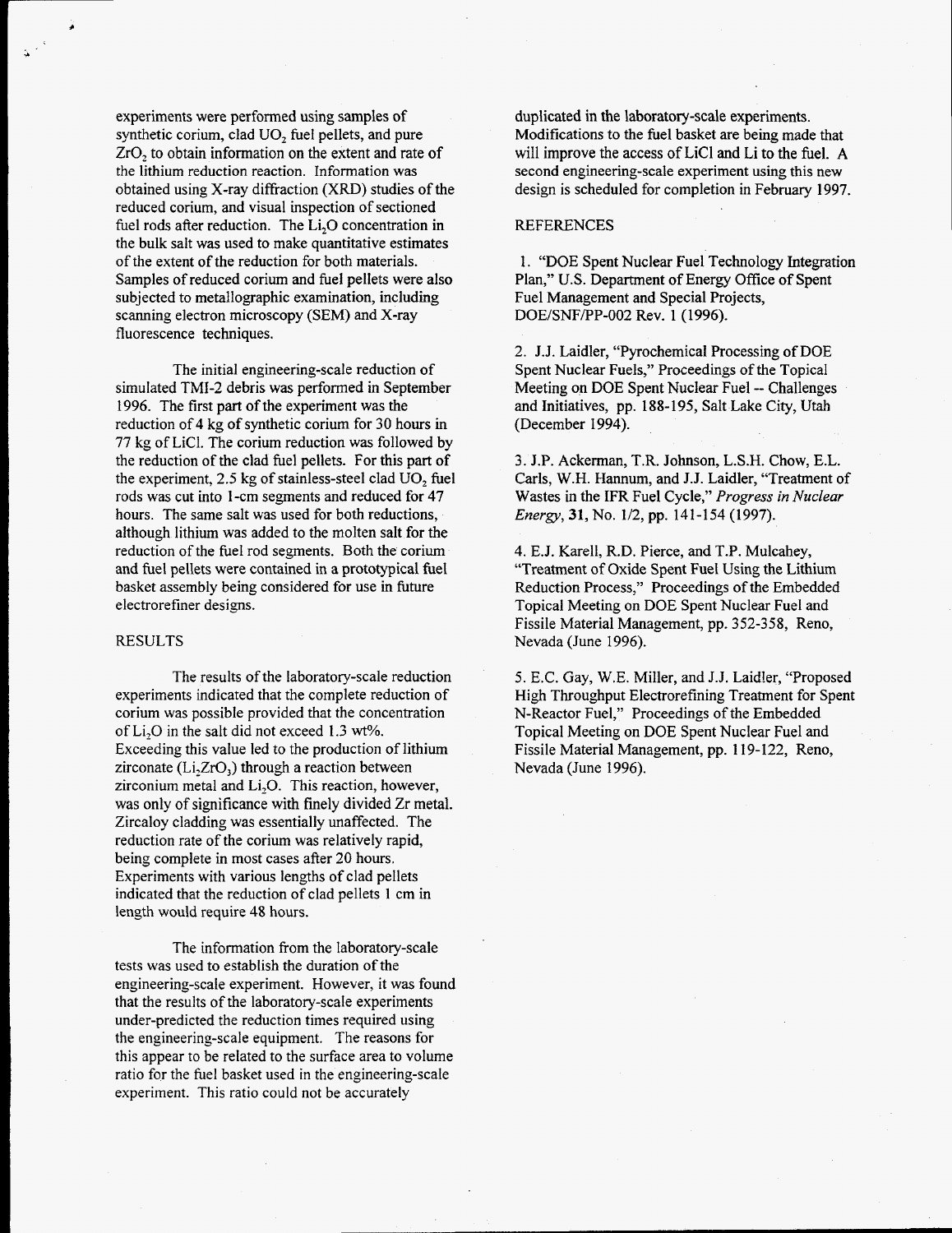## **DISCLAIMER**

This ?port was prepared **as** an account of work sponsored by an agency of the United States Government. Neither the United States Government nor any agency thereof, nor any of their employees, make any **warranty, express** or implied, or assumes any legal liabili**ty** or responsibility for the accuracy, completeness, or usefulness of any information, apparatus, product, or process **disclosed,** or represents that its **use** would not infringe privately **owned rights.** Reference herein *to* any specific commercial product, process, or **service** by trade name, trademark, manufacturer, or otherwise does not necessarily **constitute** or imply its endorsement, recommendation, or favoring by the United States Government or any agency thereof. The views and opinions of authors expressed herein do not necessarily **state** or reflect those of the United States Government or any agency thereof.